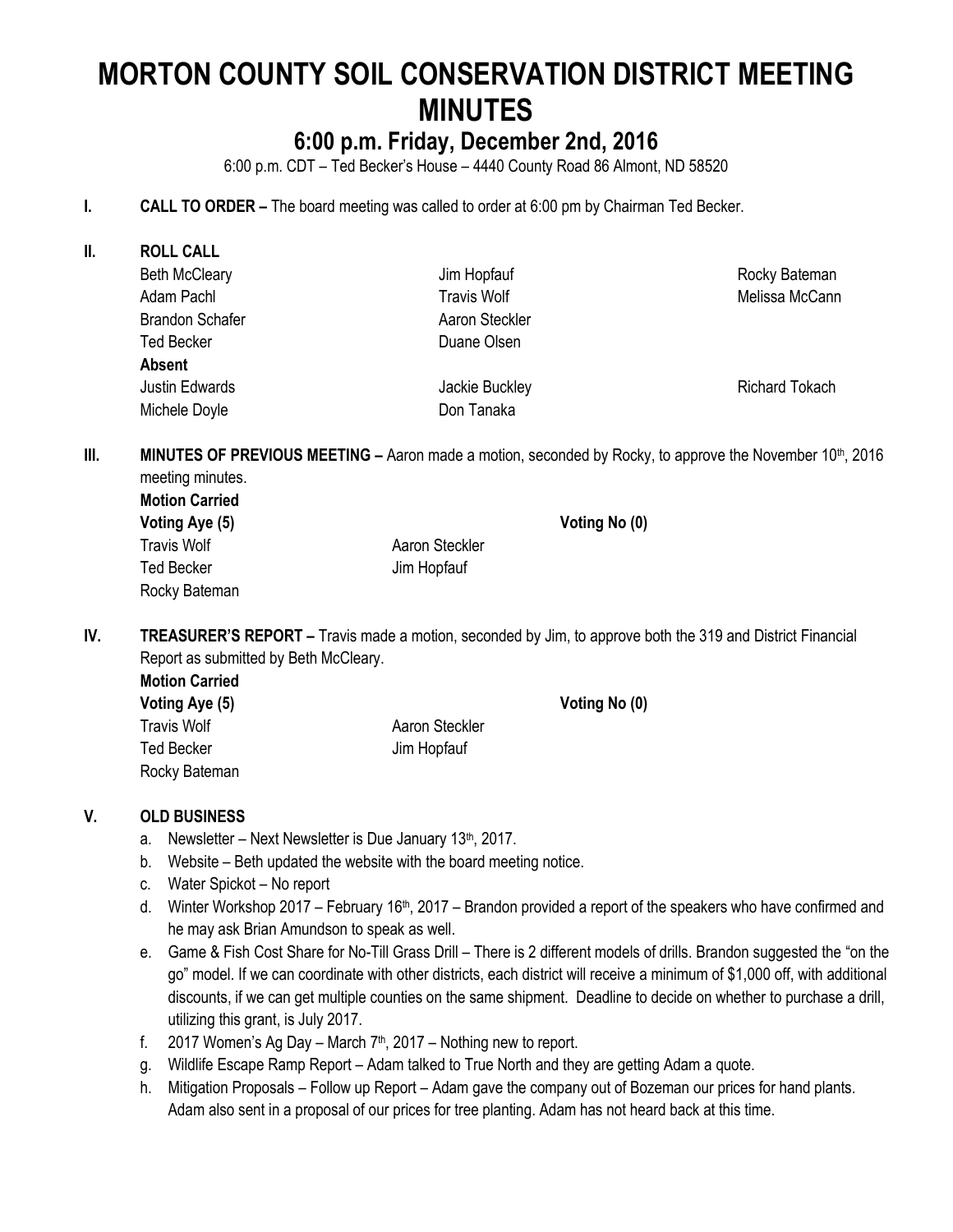#### **VI. REVIEW WORK PLAN/CALENDAR –** Board reviewed work plan/calendar

#### **VII. NEW BUSINESS**

a. Veteran Cemetery Trees – They are asking for 36 Colorado Blue Spruce for the board to donate. Travis made a motion, seconded by Aaron, to approve the district to donate 36 Colorado Blue Spruce Trees to the Veteran Cemetery for this tree season.

**Motion Carried Voting Aye (5) Voting No (0)** Travis Wolf **Aaron Steckler** Aaron Steckler Ted Becker **Jim Hopfauf** Rocky Bateman

- b. District Enclosed Trailer Report District enclosed trailer was stolen. The SCD filed a police report.
- c. NDASCD Comment Sheet The board went through the Annual Convention Comment Sheet.

#### **VIII. REPORT OF DISTRICT PROGRAMS**

a. OMG Grassland Improvement Project – Brandon sent out letters to the people that were approved. He sent two different letters for people who only applied for OMG and the other letter for people that applied for EQIP and OMG. The people that have also applied for EQIP have until January  $13<sup>th</sup>$  to decide which program they would like to go with.

#### **IX. MCSCD HANDBOOK**

a. Review – tabled till next month.

#### **X. REPORT OF DISTRICT EMPLOYEES**

- a. District Technician
	- 1. Update on Trees and Fabric Adam is up to 85,000 feet of trees. Adam put the UTV for NRCS in the new cooler in the District Shed for storage for the winter.
- b. District Secretary
	- 1. Admin Update Beth received a letter from the post office stating that we may have a credit on our account because we canceled our bulk mailing permit. Beth sent in the required forms and the District should be getting a check from the USPS for \$38.74.
- c. 319 Watershed Coordinator
	- 1. Update on Watershed Program Nothing new to report
	- 2. Update on Soil Health Mentor Program Brandon will ask Jackie to see if she may be interested in writing up the Mentor write up report. The final soil sampling will be moved to the spring.

#### **XI. SPECIAL COMMITTEES**

- a. MCSCD Handbook Rocky
- b. Multi-County Soil Health Workshop 2018 Rocky
- c. Soil Health Mentor Rocky
- d. Winter Workshop 2017 Richard
- e. Women's Ag Day Jim
- f. Tree Price Committee Jim

#### **XII. REPORT OF COOPERATING AGENCIES**

- a. District Conservationist
	- 1. NRCS Programs Update Melissa presented the NRCS report.
- b. County Extension Agent Report presented to the board Jackie not present.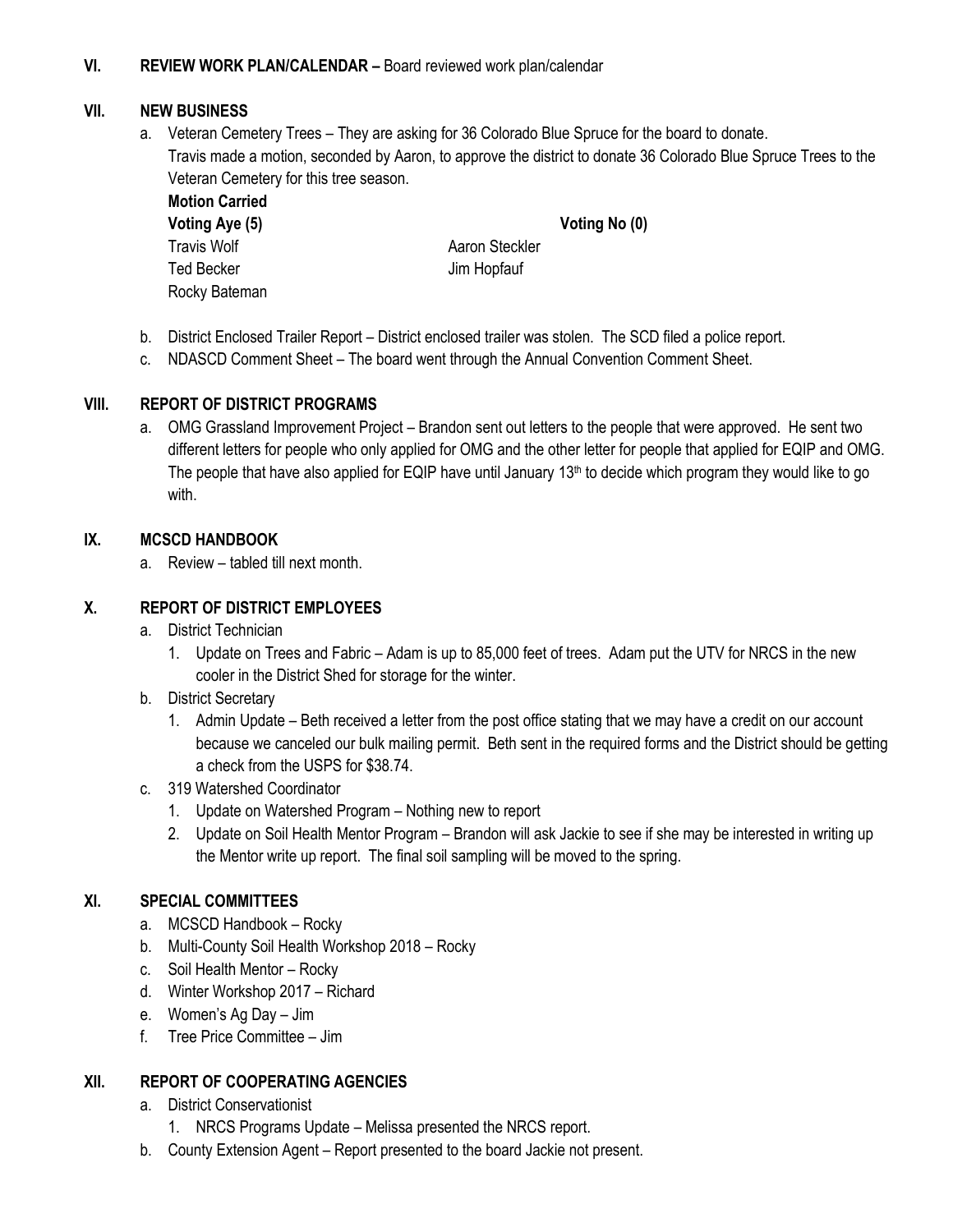- c. Farm Bill Specialist No report provided
- **XIII. CORRESPONDENCE –** ND FFA Foundation, Inc. Newsletter, ND Conservation District Employees Association Conservation Studies Scholarship information, Annual Convention Evaluation, 2016 Soil Conservation Achievement Winner KFYR TV Features, and ND Forest Service Newsletter.

\_\_\_\_\_\_\_\_\_\_\_\_\_\_\_\_\_\_\_\_\_\_\_\_\_\_\_\_\_\_\_\_\_\_\_\_\_\_\_\_\_\_\_\_\_\_\_\_\_\_\_\_\_\_\_\_\_\_\_\_\_\_\_\_\_\_\_\_\_\_\_\_\_\_\_\_\_\_\_\_\_\_\_\_\_\_\_\_\_\_\_\_\_\_\_

#### **XIV. APPROVE APPLICATIONS AND AGREEMENTS**

a. Review and Approve – no applications to approve

#### **XV. PLANS FOR NEXT MEETING**

9:30 AM Thursday, January 12th, 2017 at the USDA Service Center Mandan, ND

#### **XVI. Sign Expense Voucher, Payroll, and Credit Card Statements**

**XVII. ADJOURN –** the meeting was adjourned at 6:42pm.

Respectfully Submitted,

Beth McCleary Recording Secretary

Approved:

Chairman